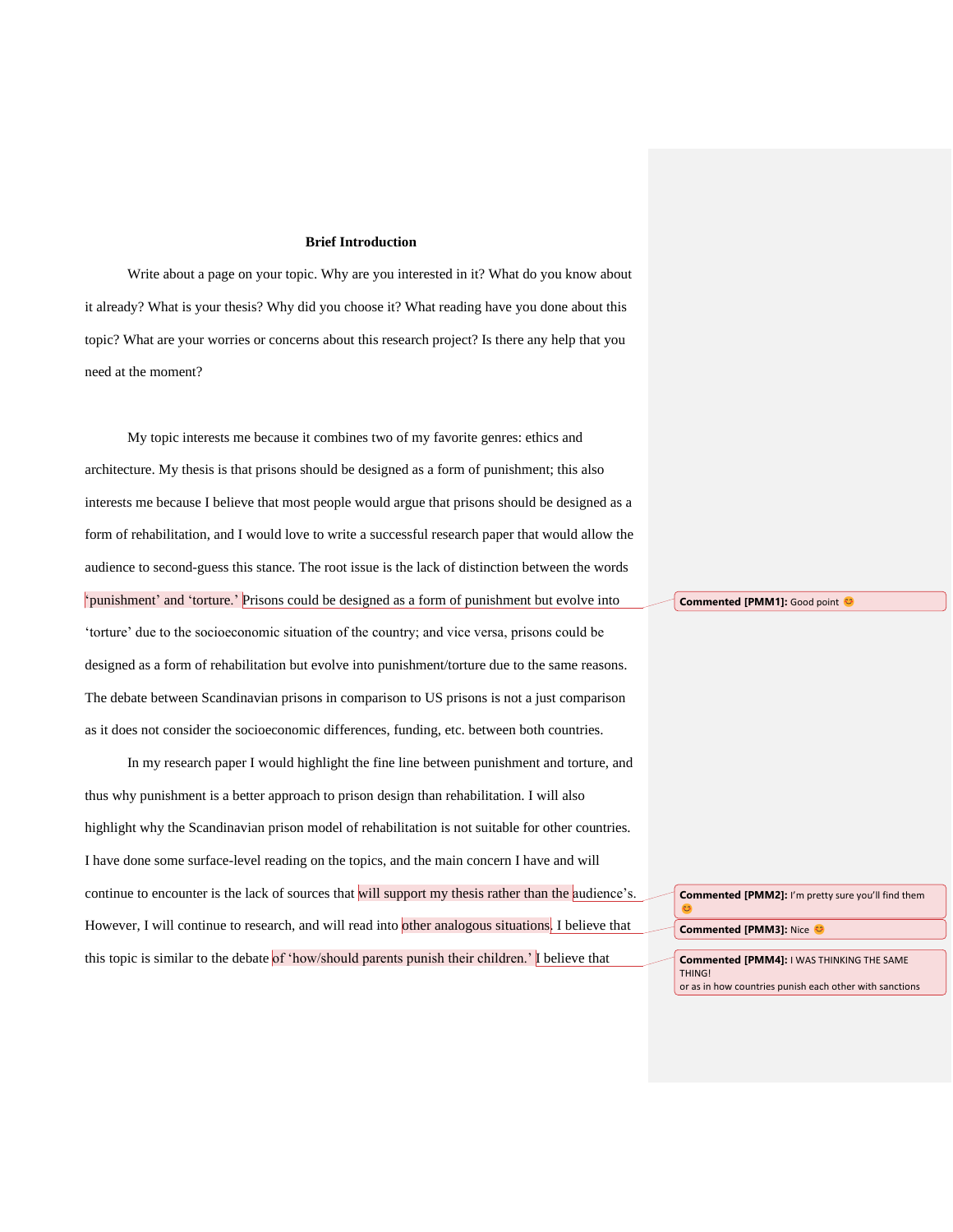parents punishing their children is more effective than simply letting them off with a warning; which is what I believe Scandinavian prisons/rehabilitation-models accomplish. This is vastly different, of course, than parents torturing their children through physical abuse – which is the distinction I will argue in my research paper regarding the difference between 'torture' and 'punishment.' This parenting topic would have more sources, and I believe it is a good start to aiding me in my research.

## **References**

Using APA formatting, list at least two high quality journal articles references that you are considering using.

- 1) Benson, E. S. (2003, July). Rehabilitate or punish? *Monitor on Psychology*, *34*(7). http://www.apa.org/monitor/julaug03/rehab
- 2) Larson, D. (2014). American Apartheid: Why Scandinavian Prisons Are Superior. *Prison Legal News, 25*(1), 1. http://aus.idm.oclc.org/login?url=https://www.proquest.com/tradejournals/american-apartheid-why-scandinavian-prisons-are/docview/1495958721/se-2?accountid=16946
- 3) Pratt, J. (2008). Scandinavian Exceptionalism in an Era of Penal Excess: Part I: The Nature and Roots of Scandinavian Exceptionalism. *The British Journal of Criminology, 48*(2), 119-137.<http://dx.doi.org/10.1093/bjc/azm072>

(This source would specifically help me in arguing that the root cause of the efficiency of Scandinavian prisons is in their government, and not in their prison design.)

4) Ljødal, H. K., & Ra, E. (2011). Prison Libraries the Scandinavian Way: An Overview of the Development and Operation of Prison Library Services. *Library Trends, 59*(3), 473-489. <http://dx.doi.org/10.1353/lib.2011.0010>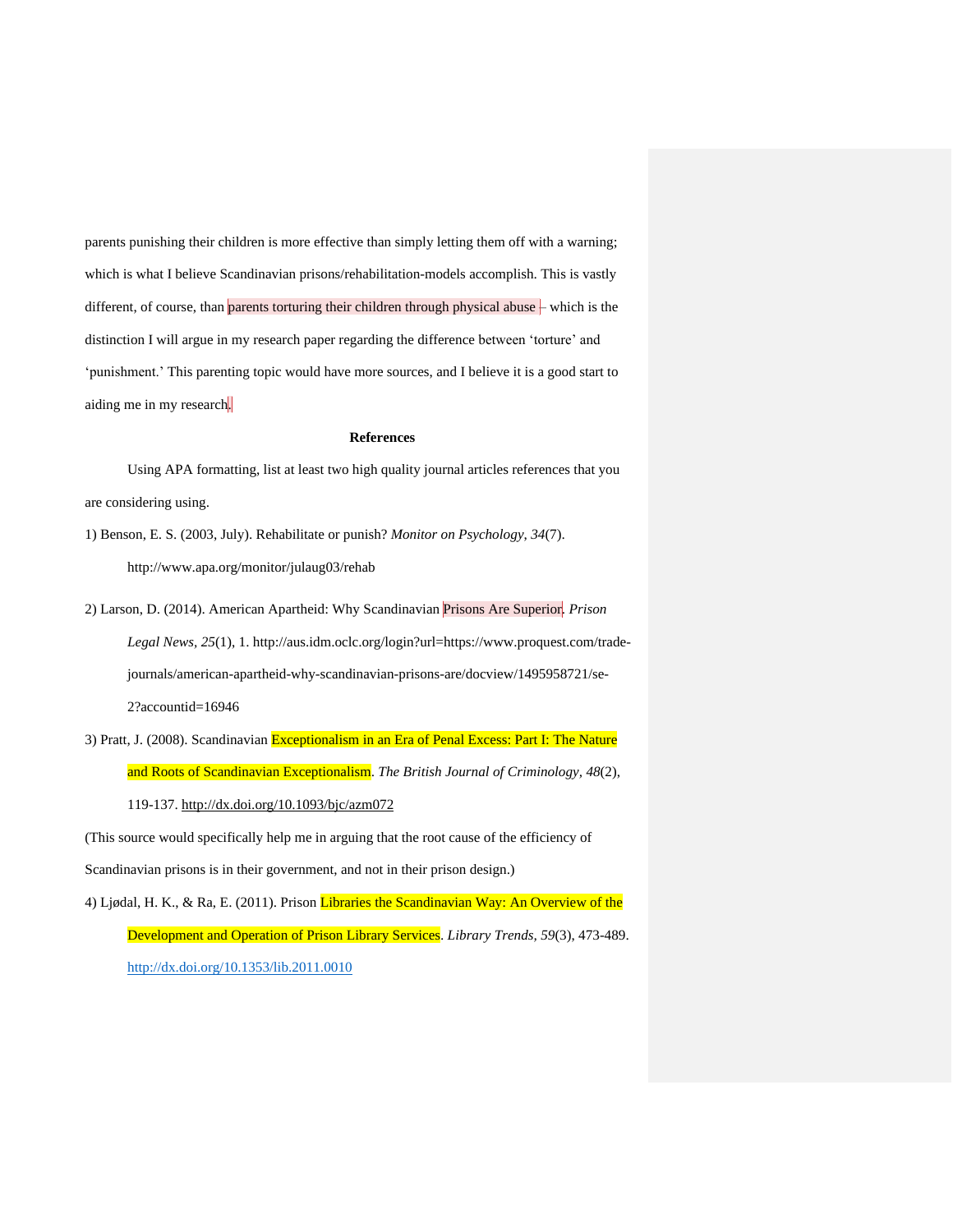## **Planning**

Using the formatting of previous students (see writingtheresearchpaper.com), make a very detailed plan for the semester.

As I mentioned above, one of the measures I am taking in order to help with my procrastination issue is attempting to follow this plan as much as possible. I am taking 4 courses, and my **Architecture studio** is worth 6 credits so it has always been my biggest priority. A bi-lateral weekly schedule will provide me with the flexibility I need because of my studio course, since we have DAILY submissions for that course, so please keep that in mind while reading! Although there are no dates for the studio, I will always be submitting for the course. Overall, here is my detailed plan of the semester, running parallel to our syllabus:

Weeks 4-5: Structures Quiz on Feb  $9<sup>th</sup>$ , Grammar Quiz on Feb  $17<sup>th</sup>$ 

Working on the working thesis and organization of the paper. Further research for the research proposal.

Weeks 6-7: Structures Quiz on Feb 21<sup>st</sup>, Grammar Quiz on March 3<sup>rd</sup>

Research proposal is due this week so I will be focusing on that. Based on the syllabus, will drafting an introduction at this stage, so I would like to have most of my sources and my main arguments down.

Weeks 8-9: STUDIO MIDTERM on March 8<sup>th</sup>, Structures Quiz on March 14<sup>th</sup>, Grammar

Midterm Project due on 17<sup>th</sup> of March

Rough week! My studio midterm will be my biggest priority here. It is torture. Second to that is the Grammar midterm project. Hopefully I will work on my Working